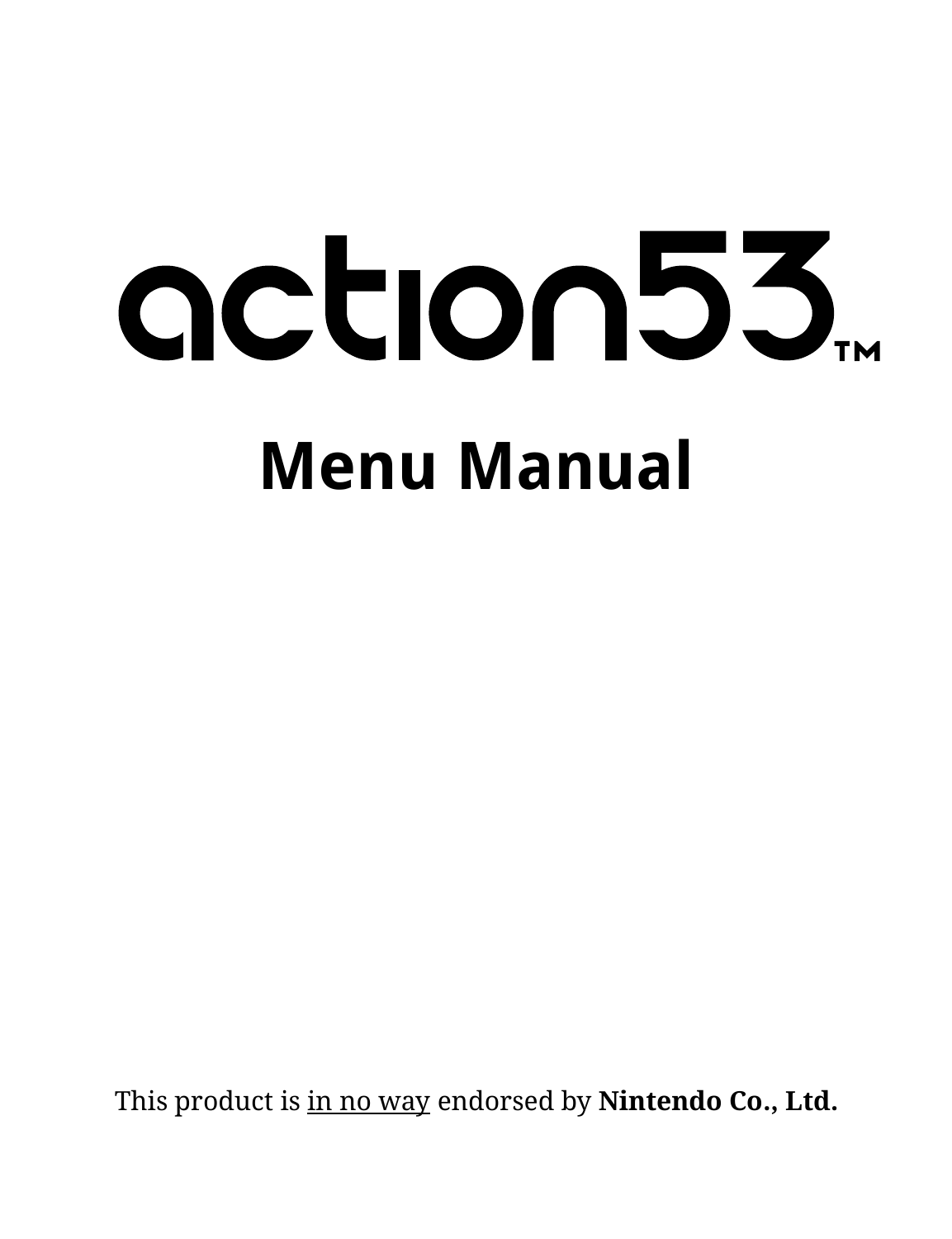

Do not blow into the Game Pak. It is not a harmonica. To fix a blank or scrambled screen, turn the power off and remove and reinsert the Game Pak. If that does not work, clean the edge connector with a cotton swab soaked in isopropyl rubbing alcohol and let it fully dry.

**Action 53** is equipped with a multi-region CIC (checking integrated circuit) key. If the power light blinks, but the screen is not scrambled, try pressing the **reset** button until the correct region is found. The selected region is automaticaly saved, so this process should only be needed once.



When the system is successfully powered, the menu title screen is displayed. From here you can open the menu by pressing **Start**, **A**, or wait for the intro song to finish. From most activities, pressing the console **reset** button will return to this title screen.

The **Action 53** menu presents several pages of games and other activities. The current page is indicated by name in a tab at the top of the page. Here are the menu controls.

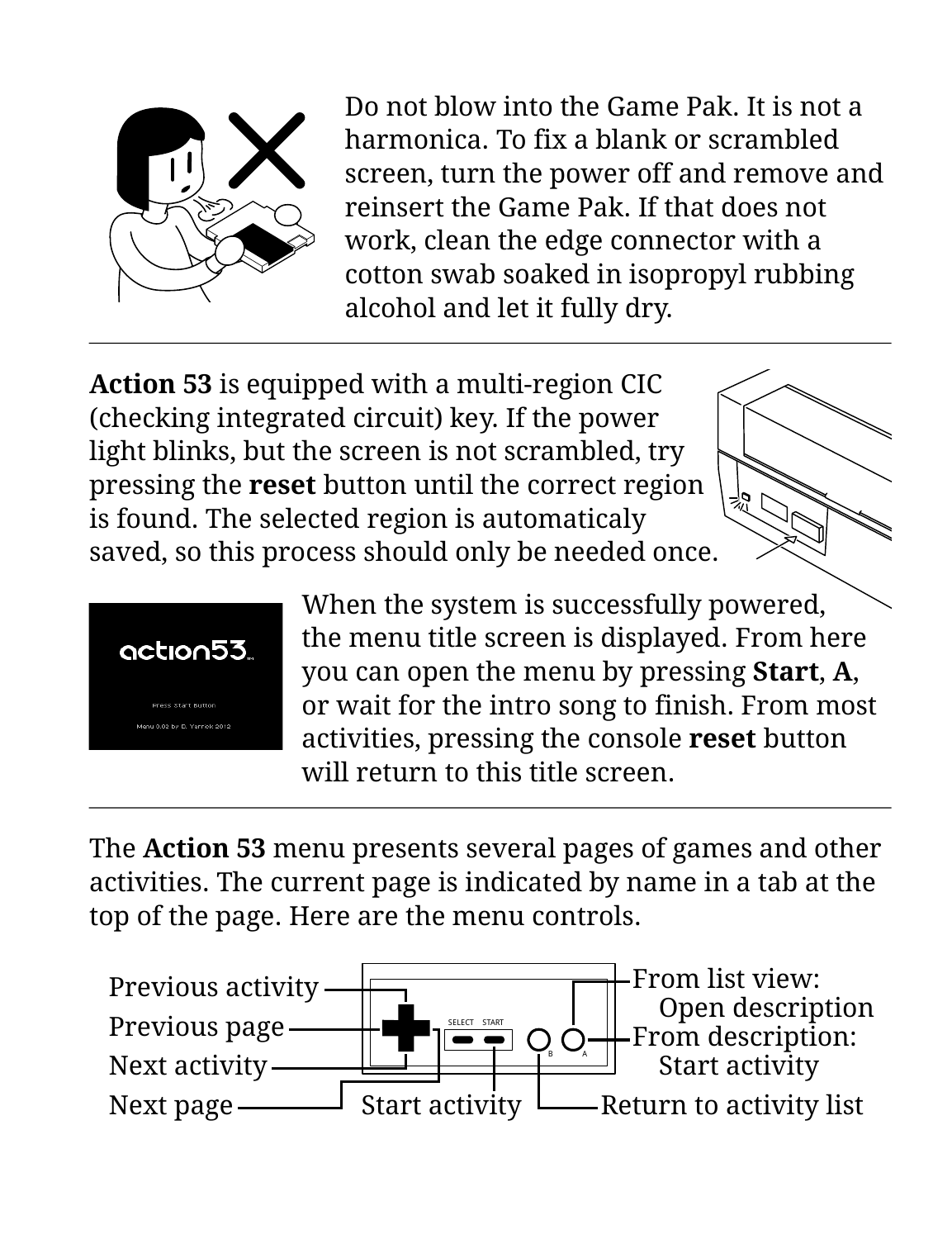Use the **Control Pad** to select a title and press the **A** button to display the game's description and controls. The **Control Pad** is represented as a lone plus sign.



The **Action 53** menu also accepts the NES Zapper in port 2 or the Super NES Mouse (with adapter) in port 1.



The Zapper only works with standard-definition cathode ray tube (CRT) televisions, and not with flat-panel, projection, or high-definition televisions.



The menu and some activities in **Action 53** work with a Super NES Mouse. If you can solder, and have a couple of controller extension cables, you can build a Super NES controller port adapter, as in the diagram.

Super NES controllers (with adapter) will work wherever NES controllers work. In activities without specific support, the **B** and **Y** buttons of Super NES controllers will act as the **A** and **B** buttons respectively.